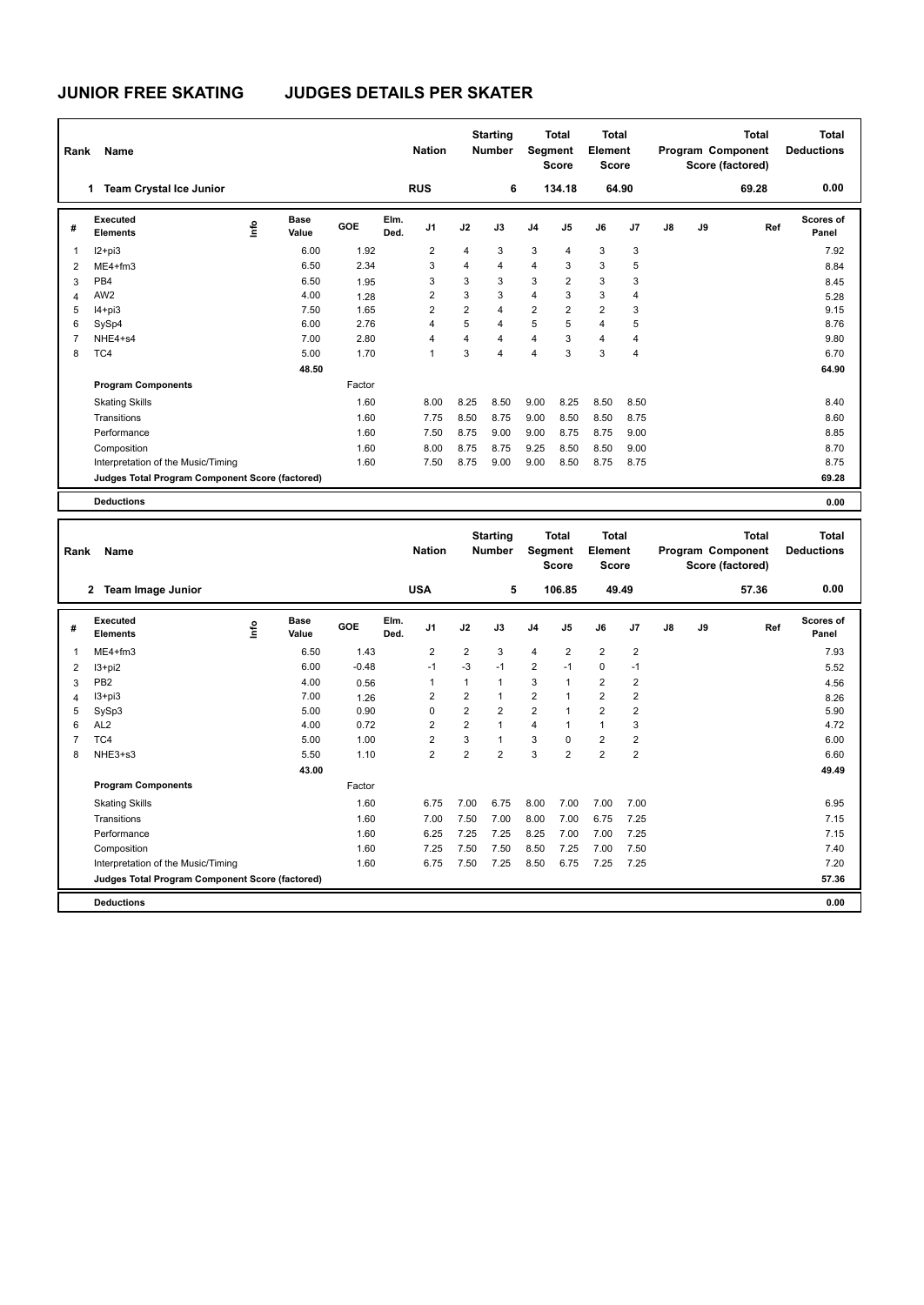# **JUNIOR FREE SKATING JUDGES DETAILS PER SKATER**

| Rank           | <b>Name</b>                                     |                            |         |              | <b>Nation</b>  |              | <b>Starting</b><br><b>Number</b> |                | <b>Total</b><br>Segment<br><b>Score</b> | <b>Total</b><br>Element<br><b>Score</b> |              |    |    | <b>Total</b><br>Program Component<br>Score (factored) | Total<br><b>Deductions</b> |
|----------------|-------------------------------------------------|----------------------------|---------|--------------|----------------|--------------|----------------------------------|----------------|-----------------------------------------|-----------------------------------------|--------------|----|----|-------------------------------------------------------|----------------------------|
|                | <b>Team Cool Dreams Junior</b><br>3             |                            |         |              | SUI            |              | 4                                |                | 79.82                                   |                                         | 37.50        |    |    | 42.32                                                 | 0.00                       |
| #              | Executed<br><b>Elements</b>                     | <b>Base</b><br>١m<br>Value | GOE     | Elm.<br>Ded. | J <sub>1</sub> | J2           | J3                               | J <sub>4</sub> | J <sub>5</sub>                          | J6                                      | J7           | J8 | J9 | Ref                                                   | Scores of<br>Panel         |
| $\overline{1}$ | PB <sub>2</sub>                                 | 4.00                       | 0.08    |              | 0              | $\mathbf{1}$ | 0                                | $\mathbf 0$    | $\mathbf 0$                             | 0                                       | $\mathbf{1}$ |    |    |                                                       | 4.08                       |
| 2              | $12+pi2$                                        | 5.00                       | $-0.10$ |              | $-1$           | $-2$         | $-1$                             | $-1$           | $\mathbf{1}$                            | $\overline{2}$                          | $\mathbf 1$  |    |    |                                                       | 4.90                       |
| 3              | AL <sub>2</sub>                                 | 4.00                       | 0.32    |              | $-1$           | 0            | $\mathbf{1}$                     | $\mathbf{1}$   | 1                                       | 1                                       |              |    |    |                                                       | 4.32                       |
| $\overline{4}$ | $ME4 + fm2$                                     | 5.50                       | 0.44    |              | $\Omega$       | $\mathbf{1}$ | $\overline{2}$                   | $\mathbf{1}$   | $\Omega$                                | 1                                       |              |    |    |                                                       | 5.94                       |
| 5              | NHE3+s1                                         | 3.00                       | 0.18    |              | $\Omega$       | $\mathbf{1}$ | $\Omega$                         | $\mathbf{1}$   | $\Omega$                                | 1                                       |              |    |    |                                                       | 3.18                       |
| 6              | $13 + pi2$                                      | 6.00                       | $-0.36$ |              | 0              | $-1$         | $\mathbf{1}$                     | $-1$           | $-1$                                    | $-1$                                    | 0            |    |    |                                                       | 5.64                       |
| $\overline{7}$ | SySp3                                           | 5.00                       | 0.20    |              | $-1$           | $\mathbf{1}$ | $\overline{1}$                   | $\mathbf{1}$   | $\Omega$                                | $\Omega$                                | 0            |    |    |                                                       | 5.20                       |
| 8              | TC <sub>3</sub>                                 | 4.00                       | 0.24    |              | $\Omega$       | 1            | $\Omega$                         | $\overline{1}$ | $\Omega$                                | $\overline{1}$                          | $\mathbf{1}$ |    |    |                                                       | 4.24                       |
|                |                                                 | 36.50                      |         |              |                |              |                                  |                |                                         |                                         |              |    |    |                                                       | 37.50                      |
|                | <b>Program Components</b>                       |                            | Factor  |              |                |              |                                  |                |                                         |                                         |              |    |    |                                                       |                            |
|                | <b>Skating Skills</b>                           |                            | 1.60    |              | 5.50           | 5.75         | 5.25                             | 5.00           | 5.00                                    | 5.25                                    | 5.00         |    |    |                                                       | 5.20                       |
|                | Transitions                                     |                            | 1.60    |              | 4.75           | 6.00         | 5.50                             | 5.25           | 5.00                                    | 5.50                                    | 5.25         |    |    |                                                       | 5.30                       |
|                | Performance                                     |                            | 1.60    |              | 5.50           | 5.75         | 5.25                             | 5.25           | 5.00                                    | 5.25                                    | 5.25         |    |    |                                                       | 5.30                       |
|                | Composition                                     |                            | 1.60    |              | 5.25           | 6.00         | 5.75                             | 5.50           | 5.25                                    | 5.50                                    | 5.00         |    |    |                                                       | 5.45                       |
|                | Interpretation of the Music/Timing              |                            | 1.60    |              | 5.00           | 5.50         | 5.50                             | 5.25           | 4.75                                    | 5.75                                    | 4.75         |    |    |                                                       | 5.20                       |
|                | Judges Total Program Component Score (factored) |                            |         |              |                |              |                                  |                |                                         |                                         |              |    |    |                                                       | 42.32                      |
|                | <b>Deductions</b>                               |                            |         |              |                |              |                                  |                |                                         |                                         |              |    |    |                                                       | 0.00                       |
|                | Separations in excess:                          | $(1$ of 8)                 |         |              |                |              |                                  |                |                                         |                                         |              |    |    |                                                       |                            |

| Rank | Name                                            |      |                      |         |              | <b>Nation</b>  |                | <b>Starting</b><br><b>Number</b> | Segment        | <b>Total</b><br><b>Score</b> | <b>Total</b><br>Element<br><b>Score</b> |                |    |    | <b>Total</b><br>Program Component<br>Score (factored) | <b>Total</b><br><b>Deductions</b> |
|------|-------------------------------------------------|------|----------------------|---------|--------------|----------------|----------------|----------------------------------|----------------|------------------------------|-----------------------------------------|----------------|----|----|-------------------------------------------------------|-----------------------------------|
|      | 4 Team Le Soleil                                |      |                      |         |              | <b>POL</b>     |                | 3                                |                | 75.10                        | 37.26                                   |                |    |    | 37.84                                                 | 0.00                              |
| #    | Executed<br><b>Elements</b>                     | lnfo | <b>Base</b><br>Value | GOE     | Elm.<br>Ded. | J <sub>1</sub> | J2             | J3                               | J <sub>4</sub> | J <sub>5</sub>               | J6                                      | J <sub>7</sub> | J8 | J9 | Ref                                                   | <b>Scores of</b><br>Panel         |
| 1    | $ME4 + fm2$                                     |      | 5.50                 | 0.66    |              | 0              | $\overline{2}$ | $\mathbf{1}$                     | $\overline{1}$ | $\mathbf{1}$                 | $\mathbf{1}$                            | $\overline{2}$ |    |    |                                                       | 6.16                              |
| 2    | $12+pi3$                                        |      | 6.00                 | 0.12    |              | 0              | $\overline{1}$ | 0                                | $\mathbf 0$    | $-1$                         | $\mathbf{1}$                            | 0              |    |    |                                                       | 6.12                              |
| 3    | NHE3+s1                                         |      | 3.00                 | $-0.24$ |              | -1             | $-1$           | $-1$                             | $-1$           | $-1$                         | 0                                       | 0              |    |    |                                                       | 2.76                              |
| 4    | SySp3                                           |      | 5.00                 | $-0.60$ |              | $-2$           | $-1$           | 0                                | $-1$           | $-1$                         | $-2$                                    | $-1$           |    |    |                                                       | 4.40                              |
| 5    | I3+pi2                                          |      | 6.00                 | $-1.08$ |              | $-2$           | $-3$           | $-2$                             | $-2$           | $-1$                         | $\mathbf 0$                             | $-2$           |    |    |                                                       | 4.92                              |
| 6    | TC4                                             |      | 5.00                 | $-0.50$ |              | $-1$           | $-1$           | $-1$                             | $-1$           | $-1$                         | $-1$                                    | $-1$           |    |    |                                                       | 4.50                              |
| 7    | PB <sub>2</sub>                                 |      | 4.00                 | 0.32    |              | $\Omega$       | 3              | 0                                | $\overline{1}$ | $\Omega$                     | $\mathbf{1}$                            | $\overline{2}$ |    |    |                                                       | 4.32                              |
| 8    | AW <sub>2</sub>                                 |      | 4.00                 | 0.08    |              | $\mathbf{1}$   | $\Omega$       | $\Omega$                         | 0              | $-1$                         | 0                                       | $\overline{1}$ |    |    |                                                       | 4.08                              |
|      |                                                 |      | 38.50                |         |              |                |                |                                  |                |                              |                                         |                |    |    |                                                       | 37.26                             |
|      | <b>Program Components</b>                       |      |                      | Factor  |              |                |                |                                  |                |                              |                                         |                |    |    |                                                       |                                   |
|      | <b>Skating Skills</b>                           |      |                      | 1.60    |              | 5.00           | 4.75           | 4.00                             | 4.50           | 4.50                         | 4.75                                    | 4.75           |    |    |                                                       | 4.65                              |
|      | Transitions                                     |      |                      | 1.60    |              | 4.75           | 5.50           | 4.25                             | 4.50           | 4.50                         | 4.50                                    | 4.50           |    |    |                                                       | 4.55                              |
|      | Performance                                     |      |                      | 1.60    |              | 5.00           | 5.25           | 4.25                             | 5.00           | 4.50                         | 5.25                                    | 4.75           |    |    |                                                       | 4.90                              |
|      | Composition                                     |      |                      | 1.60    |              | 5.25           | 5.50           | 4.00                             | 5.25           | 4.50                         | 5.00                                    | 4.50           |    |    |                                                       | 4.90                              |
|      | Interpretation of the Music/Timing              |      |                      | 1.60    |              | 4.75           | 5.00           | 4.25                             | 5.25           | 4.50                         | 4.50                                    | 4.50           |    |    |                                                       | 4.65                              |
|      | Judges Total Program Component Score (factored) |      |                      |         |              |                |                |                                  |                |                              |                                         |                |    |    |                                                       | 37.84                             |
|      | <b>Deductions</b>                               |      |                      |         |              |                |                |                                  |                |                              |                                         |                |    |    |                                                       | 0.00                              |